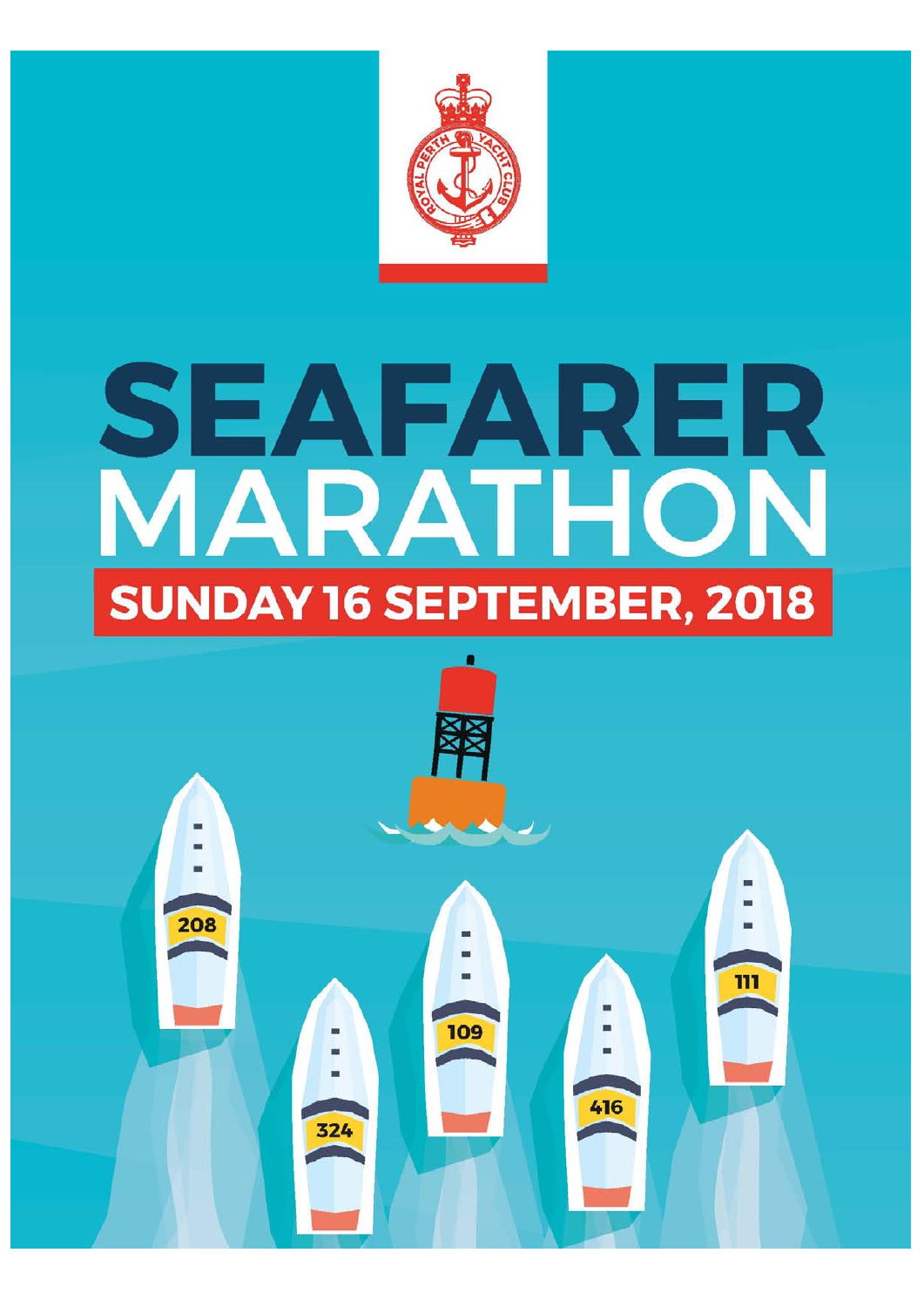# **Seafarer Marathon Invitation Time Trial**  Sunday  $16^{th}$  September – 1000 Hours **Sailing Instructions**

Radio communications will be on VHF channel 77

# **1. ORGANISING AUTHORITY (OA)**

The Organising Authority is Royal Perth Yacht Club (Inc.) (RPYC) Australia II Drive, Crawley.

# **2. RULES**

The event will be governed by the Rules 2018 for the sport of Time Trialling by the Cruising Power Yacht Committee of Yachting Western Australia (Inc) and these sailing instructions, which take precedence over the former. Course, Elapsed Time and Start Times Sheets form part of these sailing instructions. Elapsed Time Sheets take account of the mandatory speed restrictions.

CPYC Rule 14.2 does not apply, see point 13.

#### **3. ENTRIES**

Boats registered with RPYC and invited yacht clubs are eligible to enter this event in accordance with RPYC rules. All skippers must be financial members of a YWA affiliated club.

#### **4. NOTICES TO COMPETITORS**

Notice to competitors will be posted on the RPYC Power notice board located opposite the entry door to reception.

#### **5. CHANGES TO SAILING INSTRUCTIONS**

Any change in Sailing Instructions shall be posted on the RPYC notice board before 0830 hours on the day they take effect. Any changes in the schedule of events shall be posted by 1730 hours on the day before they take effect.

#### **6. COURSE, ELAPSED TIME SHEETS AND START TIMES**

Course, Elapsed and Start Times shall be available by 1700 hours on the Thursday before the event.

#### **7. JETTIES AND MOORINGS**

Participating boats shall leave jetties and moorings not less than ten minutes before their allocated start time. A boat leaving a jetty or mooring after the start, and deemed by the Organising Committee to have obstructed another participating boat may incur a ten point penalty.

#### **8. PRACTICE RUNS**

Participating boats are limited to three practice runs over the start line. Rules 7.1 through to 7.6 apply.